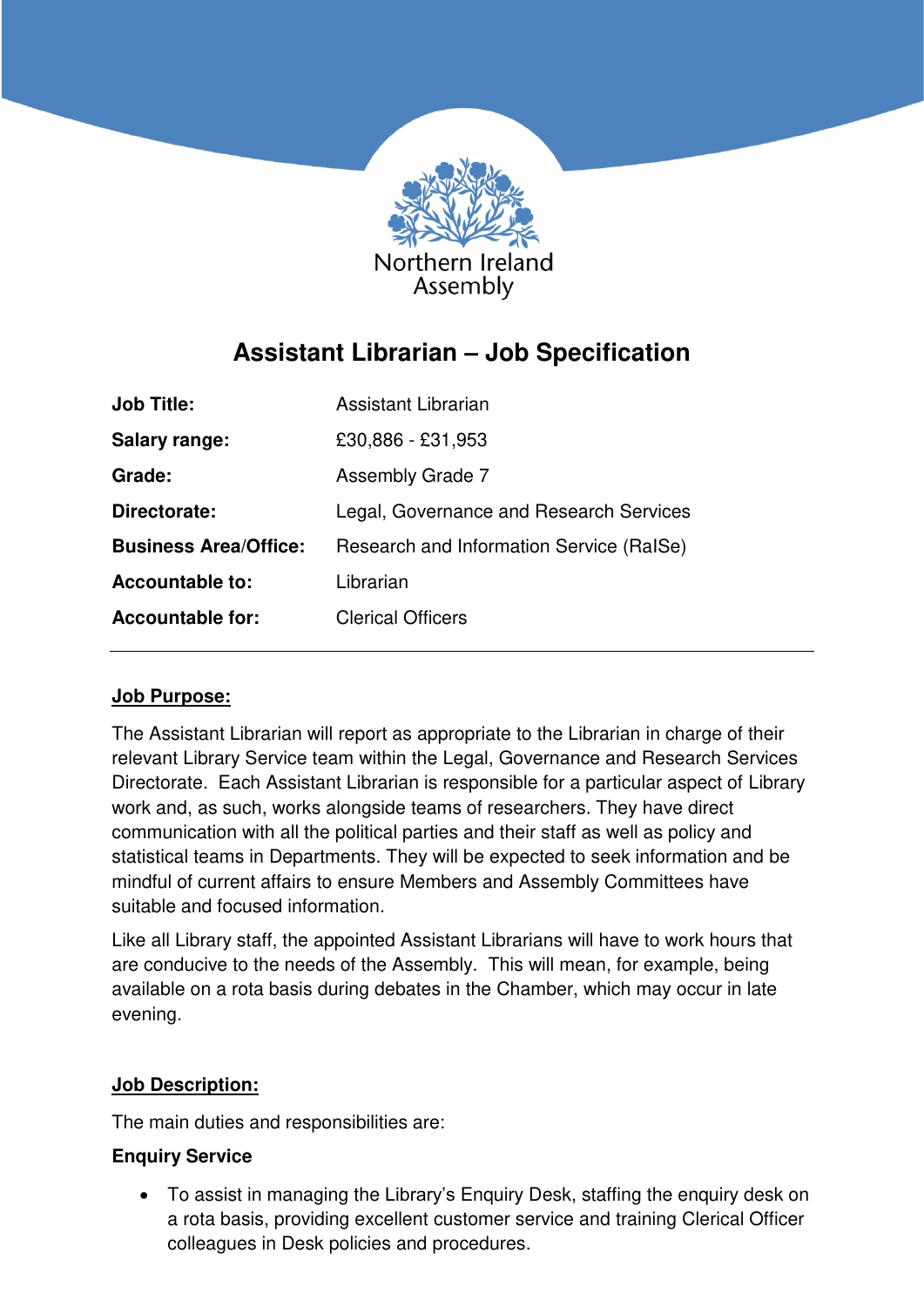- Ensure deadlines are met with high quality, objective information provided to Members, party staff, and Secretariat staff. Enquiry responses will be gleaned from interrogating a variety of commercial and free web-based resources and hard copy materials.
- To assist the Librarians to monitor and suggest improvements for standards of service delivery and to be able to explain Library policies to customers.
- To participate in the collection, monitoring and evaluation of Library performance management information.

## **Resources**

- To manage the classification and cataloguing of all hard-copy and some pdf materials and manage retrospective cataloguing projects and revisions to records on the Library Management System, writing associated policies and guidance as required.
- To work with the Enquiries Librarian in selecting new hard-copy Library purchases in line with the Library's Collection Development Policy and assist in managing expenditure against budget. To supervise the Clerical Officer's use of the Assembly's online ordering system to order and receipt materials from suppliers.
- To liaise with external suppliers of information.

## **People**

- To deputise as required for the Librarian.
- To line manage one Clerical Officer.
- To manage own professional development to improve job performance and fulfil future potential.
- To participate in any Library project teams as required by the Librarian or Senior Librarian and to manage production of any associated documentation.
- To assist in the marketing of the Library Service, and RaISe generally, by providing awareness and induction sessions to Members and party staff, Researchers, Secretariat staff and students.

## **Information Packs**

- To compile Information Packs to support Plenary Debates on Private Members' Motions, Private Members' Bills and some Committee Motions, to high standards and agreed deadlines and to supervise their publication and distribution to Members.
- To compile Event Packs to support Members attending conferences and events such as Commonwealth Parliamentary Association (CPA), British-Irish Parliamentary Assembly (BIPA) and North-South Inter-Parliamentary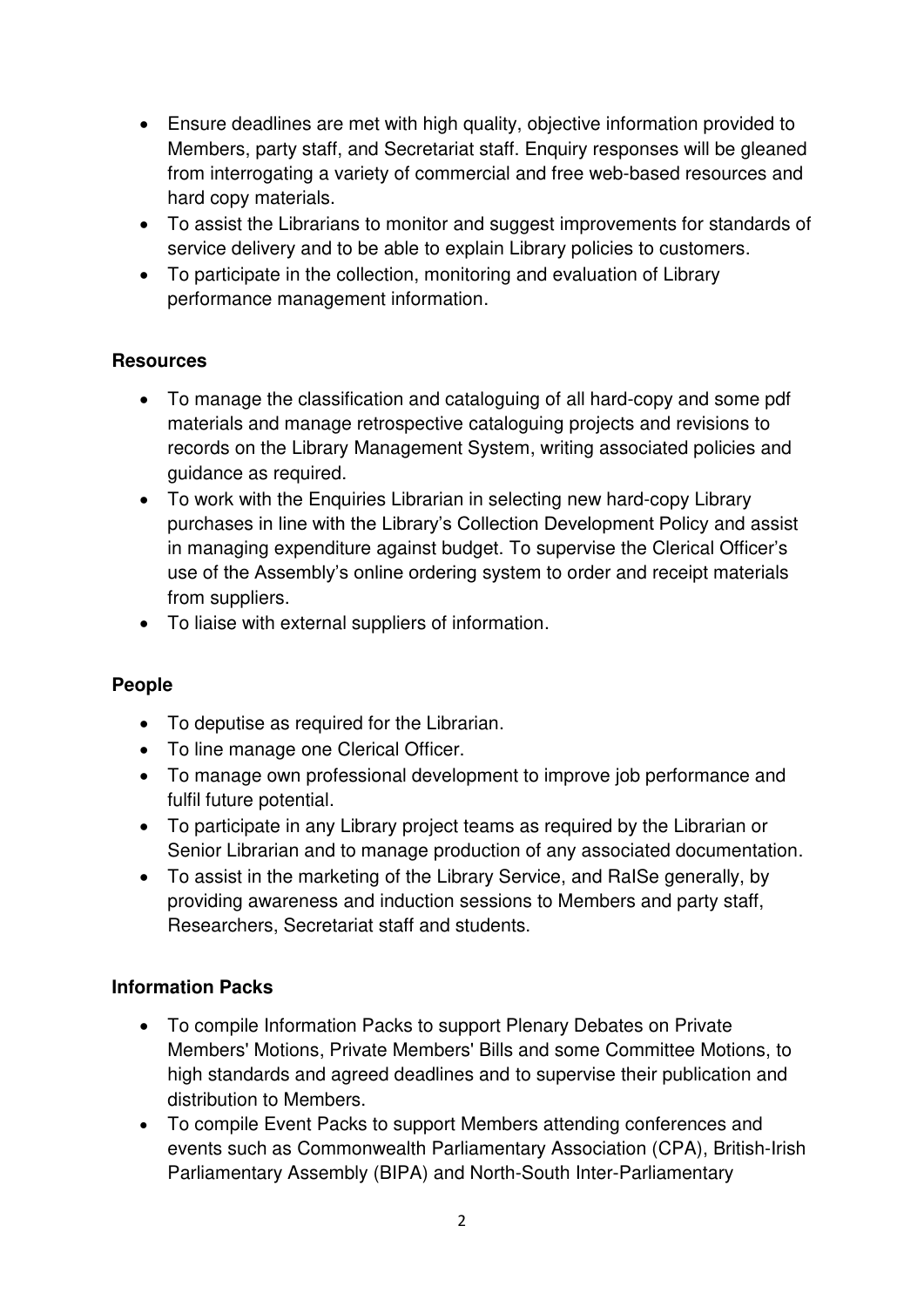Association (NSIPA), in liaison with Northern Ireland Assembly (NIA) Parliamentary Engagement colleagues.

## **General**

- To assist with implementation of all Library policies and procedures and to communicate these and information about any other Library product to customers and colleagues in a clear, concise, impartial and timely manner.
- To participate in the Assembly's performance management system, setting aims and objectives and meeting regularly with the Enquiries/Plenary Support Librarian to discuss performance.
- To manage information and records in accordance with established policies and statutory requirements.
- To comply with all of the Assembly Commission's staff policies and procedures including Equal Opportunities and Dignity at Work policies and procedures and all mandatory training requirements.
- Carry out other duties that the Assembly Commission may reasonably require of you.

## **Essential Criteria:**

Applicants must, by the closing date for applications have:

1. A degree or postgraduate diploma in Librarianship or Information Studies; **or**

Possess Chartered membership of the Chartered Institute of Library and Information Professionals. Applications may also be considered from candidates with relevant formal qualifications considered to be of an equivalent or higher standard to those stated.

## **and**

At least 1 year's experience in the areas detailed at  $a$ ) – d) below.

## **OR**

At least 3 year's experience in the areas detailed at  $a$ ) – d):

(a) Undertaking the duties of a professional Librarian;

(b) Applying professional knowledge in the delivery of Library services;

(c) Delivering a quality service in a Library enquiry role, using a wide variety of electronic and hard copy sources;